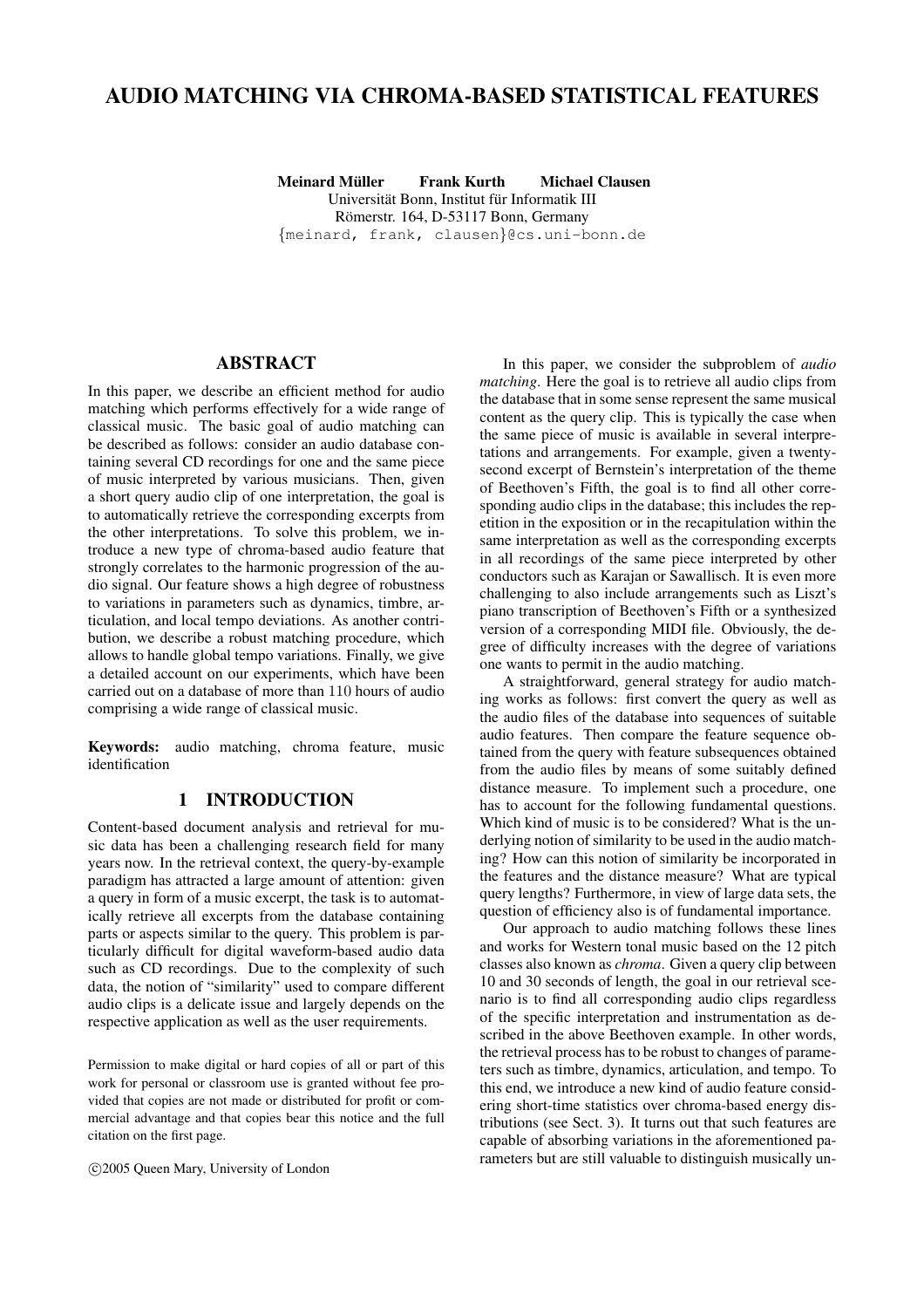related audio clips. The crucial point is that incorporating a large degree of robustness into the audio features allows us to use a relatively rigid distance measure to compare the resulting feature sequences. This leads to robust as well as efficient matching algorithms, see Sect. 4. There, we also explain how to handle global tempo variations by independently processing suitable modifications of the query clip. We evaluated our matching procedure on a database containing more than 110 hours of audio material, which consists of a wide range of classical music and includes complex orchestral and vocal works. In Sect. 5, we will report on our experimental results. Further material and audio examples can be found at www-mmdb.iai. uni-bonn.de/projects/audiomatching. In Sect. 2, we give a brief overview of related work and conclude in Sect. 6 with some comments on future work and possible extensions of the audio matching scenario.

# 2 RELATED WORK

The problem of audio matching can be regarded as an extension of the *audio identification* problem. Here, a query typically consists of short audio fragment obtained from some unknown audio recording. Then the goal is to identify the original recording contained in a given large audio database. Furthermore, the exact position of the query within this recording is to be specified. The identification problem can be regarded as a largely solved problem, even in the presence of noise and slight temporal distortions of the query, see, e.g., Allamanche et al. (2001); Kurth et al. (2002); Wang (2003) and the references therein. Current identification systems, however, are not suitable for a less strict notion of similarity.

In the related problem of *music synchronization*, which is sometimes also referred to as audio matching, one major goal is to align audio recordings of music to symbolic score or MIDI information. One possible approach, as suggested by Turetsky and Ellis (2003) or Hu et al. (2003), is to solve the problem in the audio domain by converting the score or MIDI information into a sequence of acoustic features (e.g., spectral, chroma or MFCC vectors). By means of dynamic time warping, this sequence is then compared with the corresponding feature sequence extracted from the audio version. Note that the objective of our audio matching scenario is beyond the one of audio synchronization: in the latter case the goal is to time-align two given versions of the same underlying piece of music, whereas in the audio matching scenario the goal is to identify short audio fragments similar to the query hidden in the database.

The design of audio features that are robust to variations of specific parameters is of fundamental importance to most content-based audio analysis applications. Among a large number of publications, we quote two papers representing different strategies, which will be applied in our feature design. The *chroma-based approach* as suggested by Bartsch and Wakefield (2005) represents the spectral energy contained in each of the 12 traditional pitch classes of the equal-tempered scale. Such features strongly correlate to the harmonic progression of the audio, which are often prominent in Western music. Another general strategy is to consider certain *statistics* such as pitch histograms for audio signals, which may suffice to distinguish different music genre, see, e.g., Tzanetakis et al. (2002). We will combine aspects of these two approaches in evaluating chroma-based audio features by means of short-time statistics.

### 3 AUDIO FEATURES

In this section, we give a detailed account on the design of audio features, possessing a high degree of robustness to variations of parameters such as timbre, dynamics, articulation, and local tempo deviations as well as to slight variations in note groups such as trills or grace notes. Correlating strongly to the harmonics information contained in the audio signals, the features are well suited for our audio matching scenario. In the feature design, we proceed in two-stages: in the first stage, we use a small analysis window to investigate how the signal's energy locally distributes among the 12 chroma classes (Sect. 3.1). In the second stage, we use a much larger (concerning the actual time span measured in seconds) statistics window to compute thresholded short-time statistics over these energy distributions (Sect. 3.2). In Sect. 3.3, we then discuss the qualities as well as drawbacks of the resulting features.

#### 3.1 Chroma Feature

The local chroma energy distributions (first stage) are computed as follows.

- (1) Decompose the audio signal into 88 frequency bands corresponding to the musical notes A0 to C8 (MIDI pitches  $p = 21$  to  $p = 108$ ). To properly separate adjacent notes, we use a filter bank consisting of elliptic filters with excellent cut-off properties as well as the forward-backward filtering strategy as described by Müller et al. (2004).
- (2) Compute the short-time mean-square power (STMSP) for each of the 88 subbands by convolving the squared subband signals with a rectangular window corresponding to 200 ms with an overlap of half the size.
- (3) Compute STMSPs of all chroma classes by adding up the corresponding STMSPs of all pitches belonging to the respective class. For example, to compute the STMSP of the chroma class A, add up the STM-SPs of the pitches A0,A1,. . .,A7. This yields a real 12-dimensional vector  $\vec{v} = (v_1, \dots, v_{12}) \in \mathbb{R}^{12}$  for each analysis window.
- (4) Finally, for each window compute the energy distribution relative to the 12 chroma classes by replacing the vectors  $\vec{v}$  from Step (3) by  $\vec{v}/(\sum_{i=1}^{12} v_i)$ .

Altogether, the audio signal is converted into a sequence of 12-dimensional chroma distribution vectors— 10 vectors per second, each vector corresponding to 200 ms. For the Beethoven example, the resulting 12 curves are shown in Fig. 1. To suppress random-like energy distributions occurring during passages of extremely low energy, (e.g., passages of silence before the actual start of the recording or during long pauses), we assign an equally distributed chroma energy to these passages.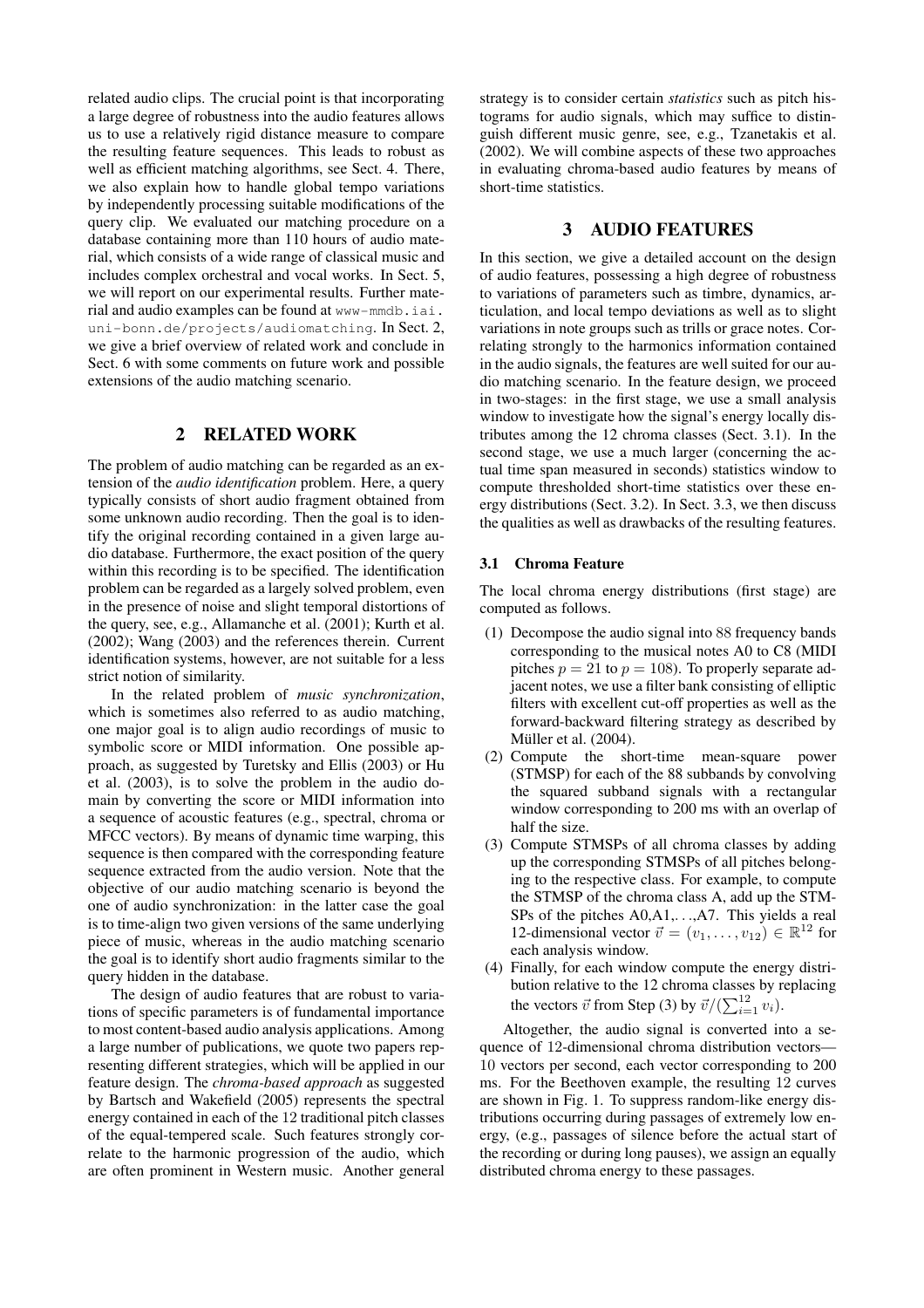

Figure 1: The first 21 seconds (first 20 measures) of Bernstein's interpretation of Beethoven's Fifth Symphony. The light curves represent the local chroma energy distributions (10 features per second). The dark bars represent the CENS features (1 feature per second).

#### 3.2 Short-time statistics

In view of our audio matching application, the local chroma energy distribution features are still too sensitive, particularly when looking at variations in the articulation and local tempo deviations. Therefore, we introduce a second, much larger statistics window and consider suitable statistics concerning the energy distributions over this window. The details of the second stage are as follows:

- (5) Quantize each normalized chroma vector  $\vec{v}$  =  $(v_1, \ldots, v_{12})$  from Step (4) by assigning the value 4 if a chroma component  $v_i$  exceeds the value 0.4 (i.e., if it contains more than 40 percent of the signal's total energy in the ith chroma component for the respective analysis window). Similarly, we assign the value 3 if  $0.2 < v_i < 0.4$ , the value 2 if  $0.1 <$  $v_i$  < 0.2, the value 1 if 0.05 <  $v_i$  < 0.1, and the value 0 otherwise. For example, the chroma vector  $\vec{v} = (0.02, 0.5, 0.3, 0.07, 1.1, 0, \dots, 0)$  is thus transformed into the vector  $\vec{v}^q := (0, 4, 3, 1, 2, 0, \dots, 0).$
- (6) Convolve the sequence of the quantized chroma vectors from Step (5) component-wise using a Hann window of length 41. This again results in a sequence of 12-dimensional vectors with non-negative entries, representing a kind of weighted statistics of the energy distribution over a window of 41 consecutive chroma vectors. In a last step, downsample the sequence by a factor of 10 and normalize the vectors with respect to the Euclidean norm.

Thus, after Step (6) we obtain one vector per second, each spanning roughly 4100 ms of audio. For short, these features are simply referred to as *CENS features* (Chroma Energy distribution Normalized Statistics), which are elements of the set  $\overline{f}$  of vectors defined by  $\mathcal{F} := \{ \vec{x} = (x_1, \ldots, x_{12}) \in \mathbb{R}^{12} \mid x_i \geq 0, \sum_{i=1}^{12} x_i^2 = 1 \}.$ Fig. 1 shows the resulting sequence of CENS features for our running example.



Figure 2: CENS features for the first 21 seconds of Sawallisch's recording corresponding to the same measures as the Beethoven example of Fig. 1.

#### 3.3 Discussion of CENS features

As mentioned above, the CENS feature sequences correlate closely with the smoothed harmonic progression of the underlying audio signal. Such sequences, as illustrated by Fig. 1 and Fig. 2, often characterize a piece of music accurately but independently of the specific interpretation. Other parameters, however, such as dynamics, timbre, or articulation are masked out to a large extent: the normalization in Step (4) makes the CENS features invariant to dynamic variations. Furthermore, using chroma instead of pitches (see Step (3)) not only takes into account the close octave relationship in both melody and harmony as typical for Western music (see Bartsch and Wakefield (2005)), but also introduces a high degree of robustness to variations in timbre. Then, applying energy thresholds (see Step (5)) makes the CENS features insensitive to noise components as may arise during note attacks. Finally, taking statistics over relatively large windows not only smoothes out local time deviations as may occur for articulatory reasons but also compensates for different realizations of note groups such as trills or arpeggios.

A major problem with the feature design is to satisfy two conflicting goals: robustness on the one hand and accuracy on the other hand. Our two-stage approach admits a high degree of flexibility in the feature design to find a good tradeoff. The small window in the first stage is used to pick up local information, which is then statistically evaluated in the second stage with respect to a much larger window—note that simply enlarging the analysis window in Step (2) without using the second stage may average out valuable local harmonics information leading to less meaningful features. Furthermore, modifying parameters of the second stage such as the size of the statistics window or the thresholds in Step (5) allows to enhance or mask out certain aspects without repeating the costintensive computations in the first stage. We will make use of this strategy in Sect. 4.2, when dealing with the problem of global tempo variations.

Finally, we want to mention some problems concerning CENS features. The usage of a filter bank with fixed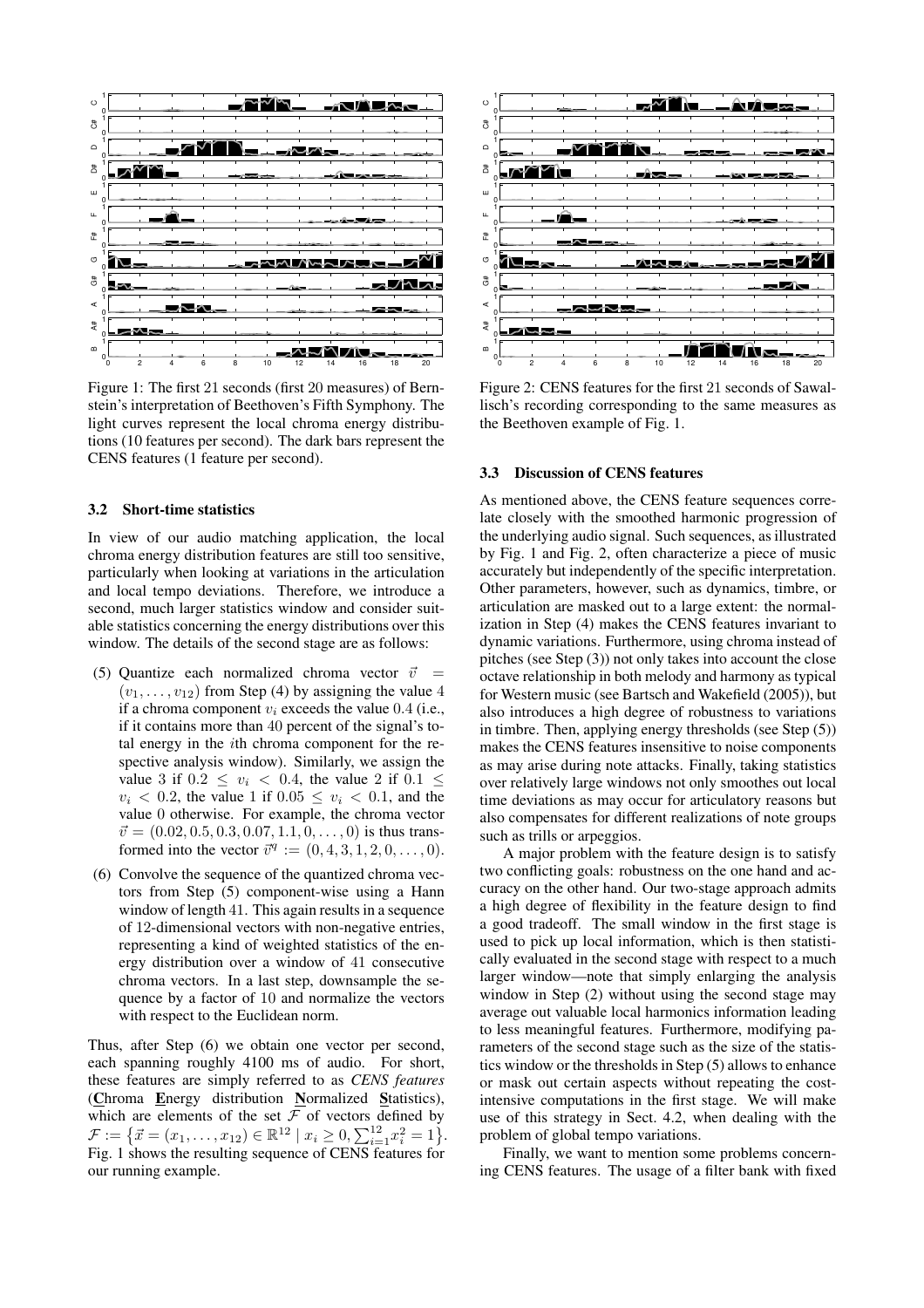frequency bands is based on the assumption of well-tuned instruments. Slight deviations of up to 30–40 cents from the center frequencies can be tackled by the filters, which have relatively wide pass bands of constant amplitude response. Global deviations in tuning can be compensated by employing a suitably adjusted filter bank. However, phenomena such as strong string vibratos or pitch oscillation as is typical for, e.g., kettle drums lead to significant and problematic pitch smearing effects. Here, the detection and smoothing of such fluctuations, which is certainly not an easy task, may be necessary prior to the filtering step. However, as we will see in Sect. 5, the CENS features generally still lead to good matching results even in presence of the artifacts mentioned above.

### 4 AUDIO MATCHING

In this section, we first describe the basic idea of our audio matching procedure, then explain how to incorporate invariance to global tempo variations, and close with some notes on efficiency.

#### 4.1 Basic matching procedure

The audio database consists of a collection of CD audio recordings, typically containing various interpretations for one and the same piece of music. To simplify things, we may assume that this collection is represented by one large document D by concatenating the individual recordings (we keep track of the boundaries in a supplemental data structure). The query  $Q$  consists of a short audio clip, typically lasting between 10 and 30 seconds. In the feature extraction step, as described in Sect. 3, the document  $D$  as well as the query  $Q$  are transformed into sequences of CENS-feature vectors. We denote these feature sequences by  $F[D] = (\vec{v}^1, \vec{v}^2, \dots, \vec{v}^N)$  and  $F[Q] =$  $(\vec{w}^1, \vec{w}^2, \dots, \vec{w}^M)$  with  $\vec{v}^n \in \mathcal{F}$  for  $n \in [1 : N]$  and  $\vec{w}^m \in \mathcal{F}$  for  $m \in [1:M]$ .

The goal of audio matching is to identify audio clips in  $D$  that are similar to  $Q$ . To this end, we compare the sequence  $F[Q]$  to any subsequence of  $F[D]$  consisting of  $M$  consecutive vectors. More specifically, letting  $\vec{X} = (\vec{x}^1, \dots, \vec{x}^M) \in \mathcal{F}^M$  and  $\vec{Y} = (\vec{y}^1, \dots, \vec{y}^M) \in$  $\mathcal{F}^M$ , we set  $d^M(\vec{X}, \vec{Y}) := 1 - \frac{1}{M}\sum_{m=1}^M \langle \vec{x}^m, \vec{y}^m \rangle$ , where  $\langle \vec{x}^m, \vec{y}^m \rangle$  denotes the inner product of the vectors  $\vec{x}^m$  and  $\vec{y}^m$  (thus coinciding with the cosine of the angle between  $\vec{x}^m$  and  $\vec{y}^m$ , since  $\vec{x}^m$  and  $\vec{y}^m$  are assumed to be normalized). Note that  $d^M$  is zero in case  $\vec{X}$  and  $\vec{Y}$  coincide and assumes values in the real interval  $[0, 1] \subset \mathbb{R}$ . Next, we define the distance function  $\Delta : [1 : N] \rightarrow [0, 1]$  with respect to  $F[D]$  and  $F[Q]$  by

$$
\Delta(i) := d^M((\vec{v}^i, \vec{v}^{i+1} \dots, \vec{v}^{i+M-1}), (\vec{w}^1, \vec{w}^2, \dots, \vec{w}^M))
$$

for  $i \in [1 : N - M + 1]$  and  $\Delta(i) := 1$  for  $i \in [N - 1]$  $M + 2 : N$ . In particular,  $\Delta(i)$  describes the distance between  $F[Q]$  and the subsequence of  $F[D]$  starting at position  $i$  and consisting of  $M$  consecutive vectors. The computation of  $\Delta$  is also illustrated by Fig. 3.

We now determine the best matches of  $Q$  within  $D$  by successively considering minima of the distance function



Figure 3: Schematic illustration of the computation of the distance function  $\Delta$  with respect to  $F[Q] =$  $(\vec{w}^1, \ldots, \vec{w}^M)$  and  $F[D] = (\vec{v}^1, \ldots, \vec{v}^N)$ .

 $\Delta$ : in the first step, we determine the index  $i \in [1:N]$ minimizing  $\Delta$ . Then the audio clip corresponding to the feature sequence  $(\vec{v}^i, \vec{v}^{i+1} \dots, \vec{v}^{i+M-1})$  is our best match. We then exclude a neighborhood of length M of the best match from further considerations by setting  $\Delta(i) = 1$  for  $j \in [i - \lceil M/2 \rceil : i + \lceil M/2 \rceil] \cap [1 : N]$ , thus avoiding matches with a large overlap to the subsequent matches. In the second step, we determine the feature index minimizing the modified distance function, resulting in the second best match, and so on. This procedure is repeated until a predefined number of matches has been retrieved or until the distance of a retrieved match exceeds a specified threshold.

As an illustrating example, let's consider a database D consisting of four pieces: one interpretation of Bach's Toccata BWV565, two interpretations (Bernstein, Sawallisch) of the first movement of Beethoven's Fifth Symphony op. 67, and one interpretation of Shostakovich's Waltz 2 from his second Jazz Suite. The query  $Q$  again consists of the first 21 seconds (20 measures) of Bernstein's interpretation of Beethoven's Fifth Symphony (cf. Fig. 1). The upper part of Fig. 4 shows the resulting distance function  $\Delta$ . The lower part shows the feature sequences corresponding to the ten best matches sorted from left to right according to their distance. Here, the best match (coinciding with the query) is shown on the leftmost side, where the matching rank and the respective  $\Delta$ -distance (1/0.011) are indicated above the feature sequence and the position  $(0 - 21)$ , measured in seconds) within the audio file is indicated below the feature sequence. Corresponding parameters for the other nine matches are given in the same fashion.

Note that the distance 0.011 for the best match is not exactly zero, since the interpretation in D starts with a small segment of silence, which has been removed from the query Q. Furthermore, note that the first 20 measures of Beethoven's Fifth, corresponding to Q, appear again in the repetition of the exposition and once more with some slight modifications in the recapitulation. Matches 1, 2, and 5 correspond to these excerpts in Bernstein's interpretation, whereas matches 3, 4, and 6 to those in Sawallisch's interpretation. In Sect. 5, we continue this discussion and give additional examples.

#### 4.2 Global tempo variations

So far, our matching procedure only considers subsequences of  $F[D]$  having the same length M as  $F[Q]$ . As a consequence, a global tempo difference between two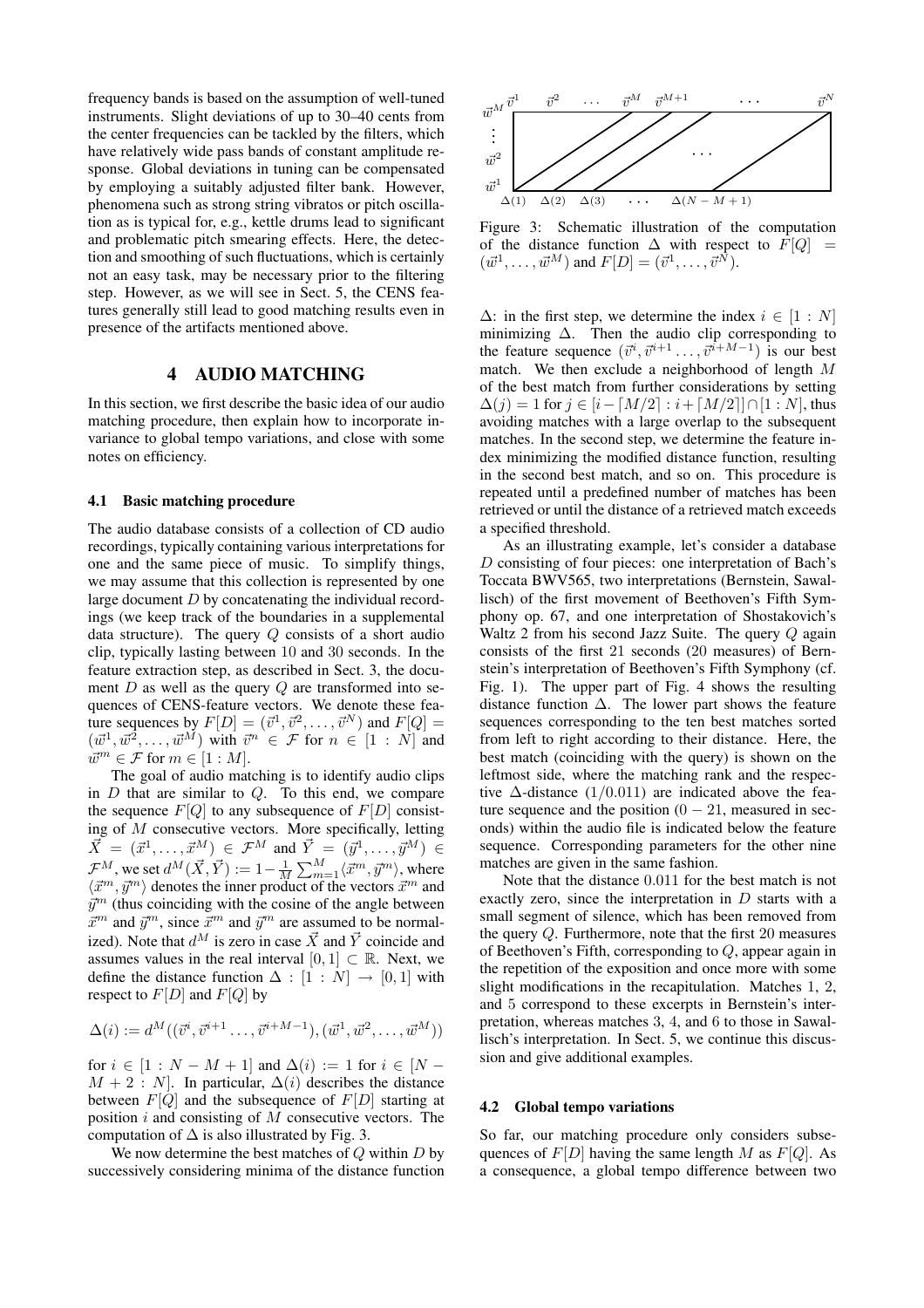

Figure 4: Distance function  $\Delta$  (top) and CENS feature sequences of the first ten matches for a data set  $D$  consisting of four pieces and query Q corresponding to Fig. 1.

audio clips, even though representing the same excerpt of music, will typically lead to a larger distance than it should. For example, Bernstein's interpretation of the first movement of Beethoven's Fifth is much slower (roughly 85 percent) than Karajan's interpretation. While there are 21 CENS feature vectors for the first 20 measures computed from Bernstein's interpretation, there are only 17 in Karajan's case. To account for such global tempo variations in the audio matching scenario, we create several versions of the query audio clip corresponding to different tempos and then process all these query versions independently. Here, our two-stage approach exhibits another benefit, since such tempo changes can be simulated by changing the size of the satistics window as well as the downsampling factor in Steps (5) and (6) of the CENS feature computation. For example, using a window size of 53 (instead of 41) and a downsampling factor of 13 (instead of 10) simulates a tempo change by a factor of  $10/13 \approx 0.77$  of the origianl query. In our experiments, we used 8 different query versions as indicated by Table 1, covering global tempo variations of roughly  $-40$  to  $+40$ percent.

Next, for each of the eight resulting CENS-feature sequences we compute a distance function denoted by  $\Delta^7, \ldots, \Delta^{14}$  (the index indicating the downsampling factor). In particular, the original distance function  $\Delta$  equals  $\Delta^{10}$ . Finally, we define  $\Delta^{\min} : [1 : N] \rightarrow [0, 1]$  by setting  $\Delta^{\min}(i) := \min(\Delta^7(i), \ldots, \Delta^{14}(i))$  for  $i \in [1:N]$ . We then proceed with  $\Delta^{\min}$  as described in Sect 4.1 to determine the best audio matches. Fig. 5 illustrates how



Figure 5: Top:  $\Delta^9, \ldots, \Delta^{13}$  (first eleven values) for the 21 second Bernstein query applied to Karajan's interpretation. Bottom:  $\Delta^7, \ldots, \Delta^{14}$  and  $\Delta^{\min}$ -distance function.

|  |  |  | ws 29 33 37 41 45 49 53 57                    |  |
|--|--|--|-----------------------------------------------|--|
|  |  |  | df $7$ 8 9 10 11 12 13 14                     |  |
|  |  |  | tc 1.43 1.25 1.1 <b>1.0</b> 0.9 0.83 0.77 0.7 |  |

Table 1: Tempo changes (tc) simulated by changing statistics window sizes (ws) and downsampling factors (df).

changing the query tempo affects the distance function.

In conclusion, we note that global tempo deviations are accounted for by employing several suitably modified queries, whereas local tempo deviations are absorbed to a high degree by using CENS features.

#### 4.3 Efficient implementation

At this point, we want to mention that the distance function  $\Delta$  given by  $\Delta(i) = 1 - \frac{1}{M} \sum_{m=1}^{M} \langle \vec{v}^{i+m-1}, \vec{w}^m \rangle$  can be computed efficiently. Here, one has to note that each of the 12 components of the vector  $\sum_{m=1}^{M} \langle \vec{v}^{i+m-1}, \vec{w}^{m} \rangle$ can be expressed as a convolution, which can then be evaluated efficiently using FFT-based convolution algorithms. By this technique,  $\Delta$  can be calculated with  $O(DN \log M)$  operations, where  $D = 12$  denotes the dimension of the vectors. In other words, the query length M only contributes a logarithmic factor to the total arithmetic complexity. Thus, even long queries may be processed very efficiently. The experimental setting as well as the running time to process a typical query is described in the next section.

### 5 EXPERIMENTS

We implemented our audio matching procedure in MAT-LAB and tested it on a database containing 112 hours of uncompressed audio material (mono, 22050 Hz), requiring 16.5 GB of disk space. The database comprises 1167 audio files reflecting a wide range of classical music, including, among others, pieces by Bach, Bartok, Bernstein, Beethoven, Chopin, Dvorak, Elgar, Mozart, Orff, Ravel, Schubert, Shostakovich, Vivaldi, and Wagner. In particular, it contains all Beethoven symphonies, all Beethoven piano sonatas, all Mozart piano concertos, several Schubert and Dvorak symphonies—many of the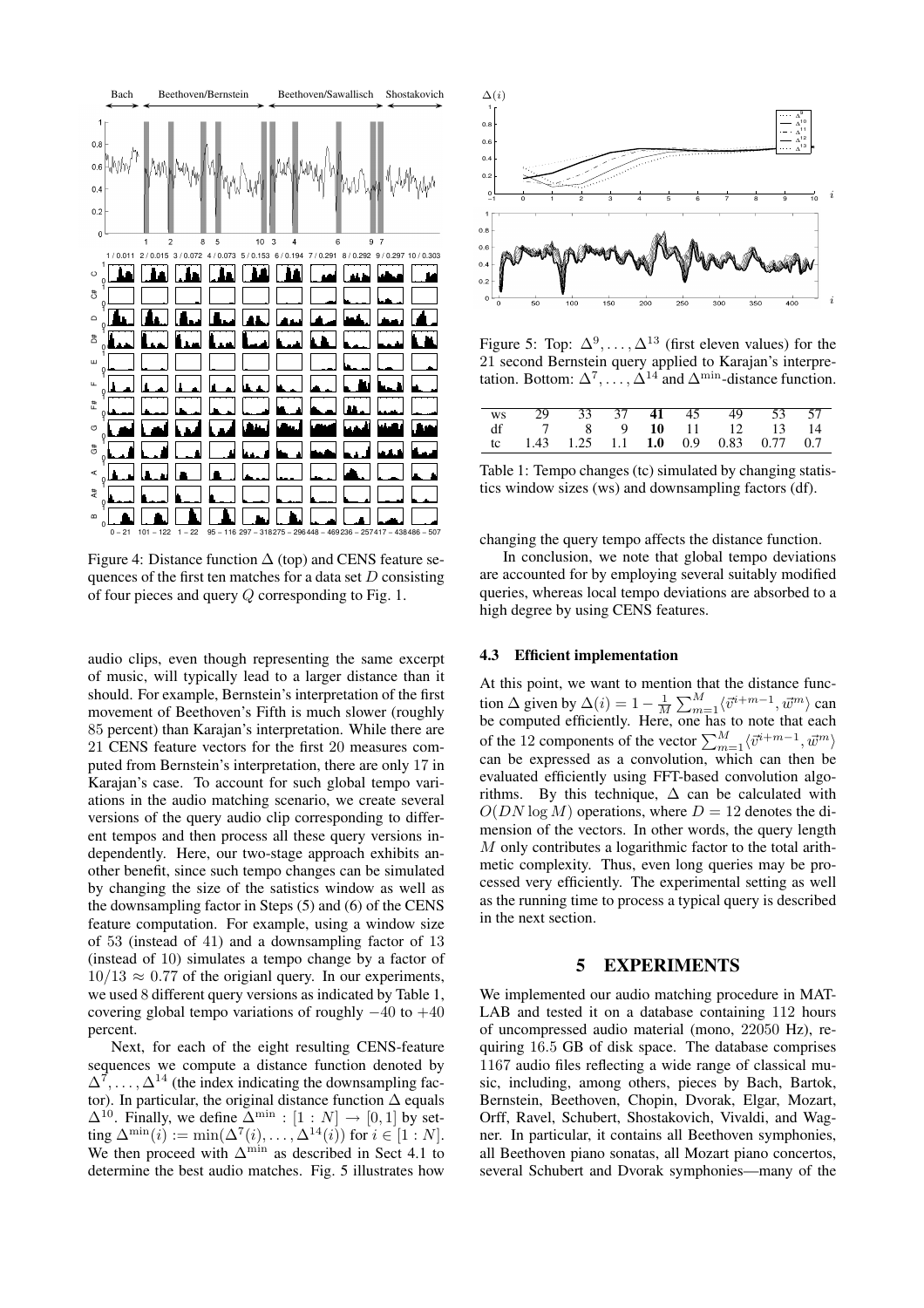pieces in several versions. Some of the orchestral pieces are also included as piano arrangements or synthesized MIDI-versions. In a preprocessing step, we computed the CENS features for all audio files of the database, resulting in a single sequence  $F[D]$  as described in Sect. 4.1. Storing the features  $F[D]$  requires only 40.3 MB (opposed to 16.5 GB for the original data), amounting in a data reduction of a factor of more than 400. Note that the feature sequence  $F[D]$  is all we need during the matching procedure. Our tests were run on an Intel Pentium IV, 3 GHz with 1 GByte RAM under Windows 2000. Processing a query of 10 to 30 seconds of duration takes roughly one second w.r.t.  $\Delta$  and about 7 – 10 seconds w.r.t.  $\Delta^{\min}$ . As is also mentioned in Sect. 6, the processing time may further be reduced by employing suitable indexing methods.

### 5.1 Representative matching results

We now discuss in detail some representative matching results obtained from our procedure, using the query clips shown in Table 2. For each query clip, the columns contain from left to right an acronym, the specification of the piece of music, the measures corresponding to the clip, and the interpreter. Demo audio material of the examples discussed in this paper is provided at www-mmdb.iai. uni-bonn.de/projects/audiomatching, where additional matching results and visualizations can be found as well.

We continue our Beethoven example. Recall that the query, in the following referred to as "BeetF" (see Table 2), corresponds to the first 20 measures, which appear once more in the repetition of the exposition and with some slight modifications in the recapitulation. Since our database contains Beethoven's Fifth in five different versions—four orchestral version conducted by Bernstein, Karajan, Kegel, and Sawallisch, respectively, and Liszt's piano transcription played by Scherbakov—there are altogether 15 occurrences in our database similar to the query "BeetF". Using our matching procedure, we automatically determined the best 15 matches in the entire database w.r.t.  $\Delta^{\min}$ . Those 15 matches contained 14 of the 15 "correct" occurences—only the 14th match (distance 0.217) corresponding to some excerpt of Schumann's third symphony was "wrong". Furthermore, it turned out that the first 13 matches are exactly the ones having a  $\Delta^{\min}$ -distance of less than 0.2 from the query, see also Fig. 6 and Table 3. The 15th match (excerpt in the recapitulation by Kegel) already has a distance of 0.220. Note that even the occurrences in the exposition of Scherbakov's piano version were correctly identified as 11th and 13th match, even though differing significantly in timbre and articulation from the orchestral query. Only the occurrence in the recapitulation of the piano version was not among the top matches.

As a second example, we queried the piano version "BeLiF" of about 26 seconds of duration (see Table 2), which corresponds to the first part of the development of Beethoven's Fifth. The  $\Delta^{\min}$ -distances of the best twenty matches are shown in Table 3. The first six of these matches contain all five "correct" occurrences in the five interpretations corresponding to the query excerpt, see also Fig 7. Only the 4th match comes from the first move-

| Query        | Piece                              | measures | interpreter |
|--------------|------------------------------------|----------|-------------|
| Bach $An$    | Bach BWV 988, Goldberg "Aria"      | $1-n$    | <b>MIDI</b> |
| BeetF        | Beethoven Op. 67 "Fifth"           | $1 - 20$ | Bernstein   |
| <b>BeLiF</b> | Beethoven Op. 67 "Fifth" (Liszt)   | 129-170  | Scherbakov  |
| Orff         | Carmina Burana                     | $1 - 4$  | Jochum      |
| SchuU        | Schubert D759 "Unfinished"         | $9 - 21$ | Abbado      |
| Shown        | Shostakovich Jazz Suite 2, Waltz 2 | $1-n$    | Chailly     |
| VivaS        | RV269 No.1 "Spring"                | 44-55    | <b>MIDI</b> |

Table 2: Query audio clips used in the experiments. If not specified otherwise, the measures correspond to the first movement of the respective piece.

| No.            | BachA8 | BeetF | BeLiF | Orff  | ShoW22 | SchuU | VivaS |
|----------------|--------|-------|-------|-------|--------|-------|-------|
|                | 0.005  | 0.011 | 0.010 | 0.005 | 0.017  | 0.024 | 0.095 |
| 2              | 0.020  | 0.015 | 0.139 | 0.037 | 0.051  | 0.052 | 0.139 |
| 3              | 0.090  | 0.044 | 0.142 | 0.065 | 0.098  | 0.061 | 0.154 |
| $\overline{4}$ | 0.093  | 0.051 | 0.168 | 0.138 | 0.104  | 0.070 | 0.155 |
| 5              | 0.093  | 0.058 | 0.168 | 0.148 | 0.109  | 0.071 | 0.172 |
| 6              | 0.095  | 0.069 | 0.172 | 0.150 | 0.140  | 0.072 | 0.210 |
| 7              | 0.098  | 0.072 | 0.200 | 0.152 | 0.148  | 0.073 | 0.221 |
| 8              | 0.102  | 0.073 | 0.203 | 0.155 | 0.163  | 0.091 | 0.238 |
| 9              | 0.104  | 0.143 | 0.204 | 0.158 | 0.167  | 0.097 | 0.241 |
| 10             | 0.107  | 0.180 | 0.214 | 0.165 | 0.173  | 0.100 | 0.244 |
| 11             | 0.107  | 0.183 | 0.221 | 0.166 | 0.186  | 0.101 | 0.248 |
| 12             | 0.108  | 0.195 | 0.221 | 0.166 | 0.187  | 0.103 | 0.257 |
| 13             | 0.110  | 0.197 | 0.225 | 0.167 | 0.188  | 0.107 | 0.262 |
| 14             | 0.110  | 0.217 | 0.229 | 0.179 | 0.192  | 0.108 | 0.267 |
| 15             | 0.112  | 0.220 | 0.230 | 0.179 | 0.193  | 0.122 | 0.268 |
| 16             | 0.114  | 0.224 | 0.231 | 0.172 | 0.194  | 0.151 | 0.271 |
| 17             | 0.117  | 0.225 | 0.232 | 0.173 | 0.197  | 0.158 | 0.273 |
| 18             | 0.120  | 0.229 | 0.234 | 0.174 | 0.198  | 0.205 | 0.275 |
| 19             | 0.122  | 0.237 | 0.235 | 0.174 | 0.199  | 0.207 | 0.276 |
| 20             | 0.122  | 0.238 | 0.236 | 0.176 | 0.199  | 0.214 | 0.279 |

Table 3: Each column shows the  $\Delta^{\min}$ -distances of the twenty best matches to the query indicated by Table 2.



Figure 6: Bottom:  $\Delta^{\min}$ -distance function for the entire database w.r.t. the query "BeetF". Top: Enlargement showing the five interpretations of the first movement of Beethoven's Fifth containing all of the 13 matches with  $\Delta^{\min}$ -distance < 0.2 to the query.

ment (measures 200–214) of Mozart's symphony No. 40, KV 550. Even though seemingly unrelated to the query, the harmonic progression of Mozart's piece exhibits a strong correlation to the Beethoven query at these measures. As a general tendency, it has turned out in our experiments that for queries of about 20 seconds of duration the "correct" matches have a distance lower than 0.2 to the query. In general, only few "false" matches have a  $\Delta^{\min}$ distance to the query lower than this distance threshold.

A similar result was obtained when querying "SchuU" corresponding to measures 9–21 of the first theme of Schubert's "Unfinished" conducted by Abbado. Our database contains the "Unfinished" in six different interpretations (Abbado, Maag, Mik, Nanut, Sacci, Solti), the theme appearing once more in the repetition of the exposition and in the recapitulation. Only in the Maag interpreta-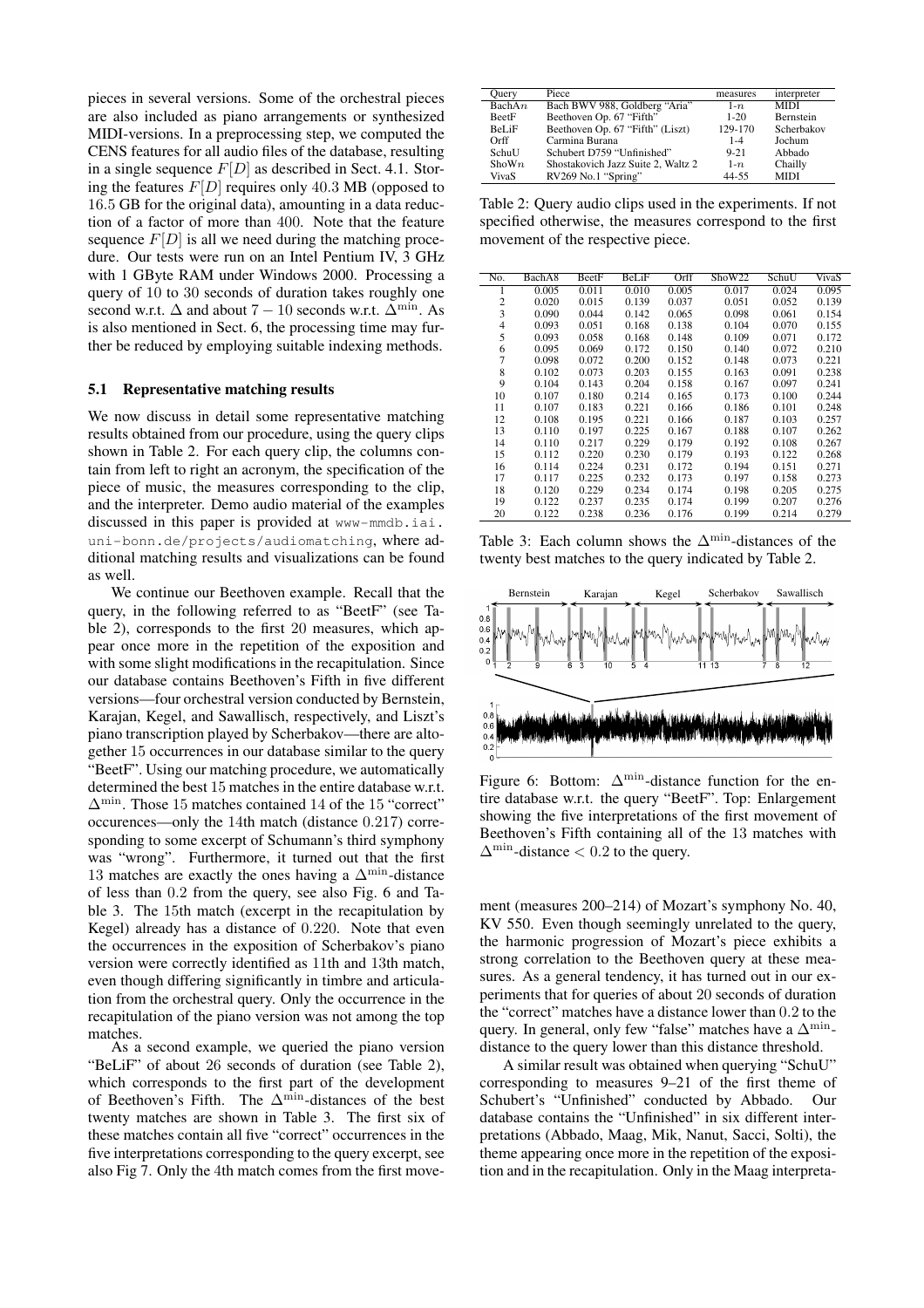

Figure 7: Section consisting of the five interpretations of the first movement of Beethoven's Fifth and the first movement of Mozart's symphony No. 40, KV 550. The five occurences in the Beethoven interpretations are among the best six matches, all having  $\Delta^{\min}$ -distance  $< 0.2$  to the query "BeLiF".



Figure 8: Section consisting of the five interpretations of the first movement of Schubert's Unfinished. The 17 occurences exactly correspond to the 17 matches with  $\Delta^{\min}$ distance  $< 0.2$  to the query "SchuU".

tion the exposition is not repeated, leading to a total number of 17 occurrences similar to the query. The best 17 matches retrieved by our algorithm exactly correspond to these 17 occurences, all of those matches having a  $\Delta^{\min}$ distance well below 0.2, see Table 3 and Fig. 8. The 18th match, corresponding to some excerpt of Chopin's Scherzo Op. 20, already had a  $\Delta^{\min}$ -distance of 0.205.

Our database also contains two interpretations (Jochum, Ormandy) of the Carmina Burana by Carl Orff, a piece consisting of 25 short episodes. Here, the first episode "O Fortuna" appears again at the end of the piece as 25th episode. The query "Orff" corresponds to the first four measures of "O Fortuna" in the Jochum interpretation (22 seconds of duration), employing the full orchestra, percussion, and chorus. Again, the best four matches exactly correspond to the first four measures in the first and 25th episodes of the two interpretations. The fifth match is then an excerpt from the third movement of Schumann's Symphony No. 4, Op. 120. When asking for all matches having a  $\Delta^{\min}$ -distance of less than 0.2 to the query, our matching procedure retrieved 75 matches from the database. The reason for the relatively large number of matches within a small distance to the query is the relatively unspecific, unvaried progression in the CENSfeature sequence of the query, which is shared by many other pieces as well. In Sect. 5.2, we will discuss a similar example ("Bach $An$ ") in more detail. It is interesting to note that among the 75 matches, there are 22 matches from various episodes of the Carmina Burana, which are variations of the original theme.

To test the robustness of our matching procedure to the respective instrumentation and articulation, we also used queries synthesized from uninterpreted MIDI versions. For example, the query "VivaS" (see Table 2) consists of a synthesized version of the measures 44–55 of Vivaldi's Spring RV269, No. 1. This piece is contained in our database in 7 different interpretations. The best seven matches were exactly the "correct" excerpts, where

| query                                 | Show12         | ShoW20   | ShoW27  |
|---------------------------------------|----------------|----------|---------|
| duration (sec)                        | 13             | າາ       | 29      |
| # (matches, $\Delta^{\min}$<br>< 0.21 | 590            | 23       |         |
| Chailly                               | 1/2/6/10       | 1/2/7/3  | 1/2/7/4 |
| Yablonsky                             | 119/59/103/138 | 4/5/36/6 | 3/5/8/6 |

Table 4: Total number of matches with  $\Delta^{\min}$ -distance lower than 0.2 for queries of different durations.

the first 5 of these matches had a  $\Delta^{\min}$ -distance of less than 0.2 from the query (see also Table 3). The robustness to different instrumentations is also shown by the Shostakovich example in the next section.

### 5.2 Dependence on query length

Not surprisingly, the quality of the matching results depends on the length of the query: queries of short duration will generally lead to a large number of matches in a close neighborhood of the query. Enlarging the query length will generally reduce the number of such matches. We illustrate this principle by means of the second Waltz of Shostakovich's Jazz Suite No. 2. This piece is of the form  $A_1A_2BA_3A_4$ , where the first theme consists of 38 measures and appears four times (parts  $A_1$ ,  $A_2$ ,  $A_3$ ,  $A_4$ ), each time in a different instrumentation. In part  $A_1$  the melody is played by strings, then in  $A_2$  by clarinet and wood instruments, in  $A_3$  by trombone and brass, and finally in  $A_4$ in a tutti version. The Waltz is contained in our database in two different interpretations (Chailly,Yablonsky) leading to a total number of 8 occurrences of the theme.

The query "ShoWn" (see Table 2) consists of the first  $n$  measures of the theme in the Chailly interpretation. Table 4 compares the total number of matches to the query duration. For example, the query clip "ShoW12" (duration of 13 seconds) leads to 590 matches with a  $\Delta^{\min}$ distance lower than 0.2. Among these matches the four occurrences  $A_1$ ,  $A_2$ ,  $A_3$ , and  $A_4$  in the Chailly interpretation could be found at position 1 (the query itself), 2, 6 and 10, respectively. Similarly, the four occurrences in the Yablonsky interpretation could be found at the positions  $119/59/103/138$ . Enlarging the query to 20 measures (22 seconds) led to a much smaller number of 23 matches with a  $\Delta^{\min}$ -distance lower than 0.2. Only the trombone theme in the Yablonsky version (36th match with  $\Delta^{\min}$ -distance of 0.207) was not among the first 23 matches. Finally, querying "ShoW27" led to 8 matches with a  $\Delta^{\min}$ -distance lower than 0.2, exactly corresponding to the eight "correct" occurrences, see Fig. 9. Among these matches, the two trombone versions have the largest  $\Delta^{\min}$ -distances. This is caused by the fact that the spectra of low-pitched instruments such as the trombone generally exhibit phenomena such as oscillations and smearing effects resulting in degraded CENS features.

As a final example, we consider the Goldberg Variations by J.S. Bach, BWV 988. This piece consists of an Aria, thirty variations and a repetition of the Aria at the end of the piece. The interesting fact is that the variations are on the Aria's bass line, which closely correlates with the harmonic progression of the piece. Since the sequence of CENS features also closely correlates with this progression, a large number of matches is to be expected when querying the theme of the Aria. The query